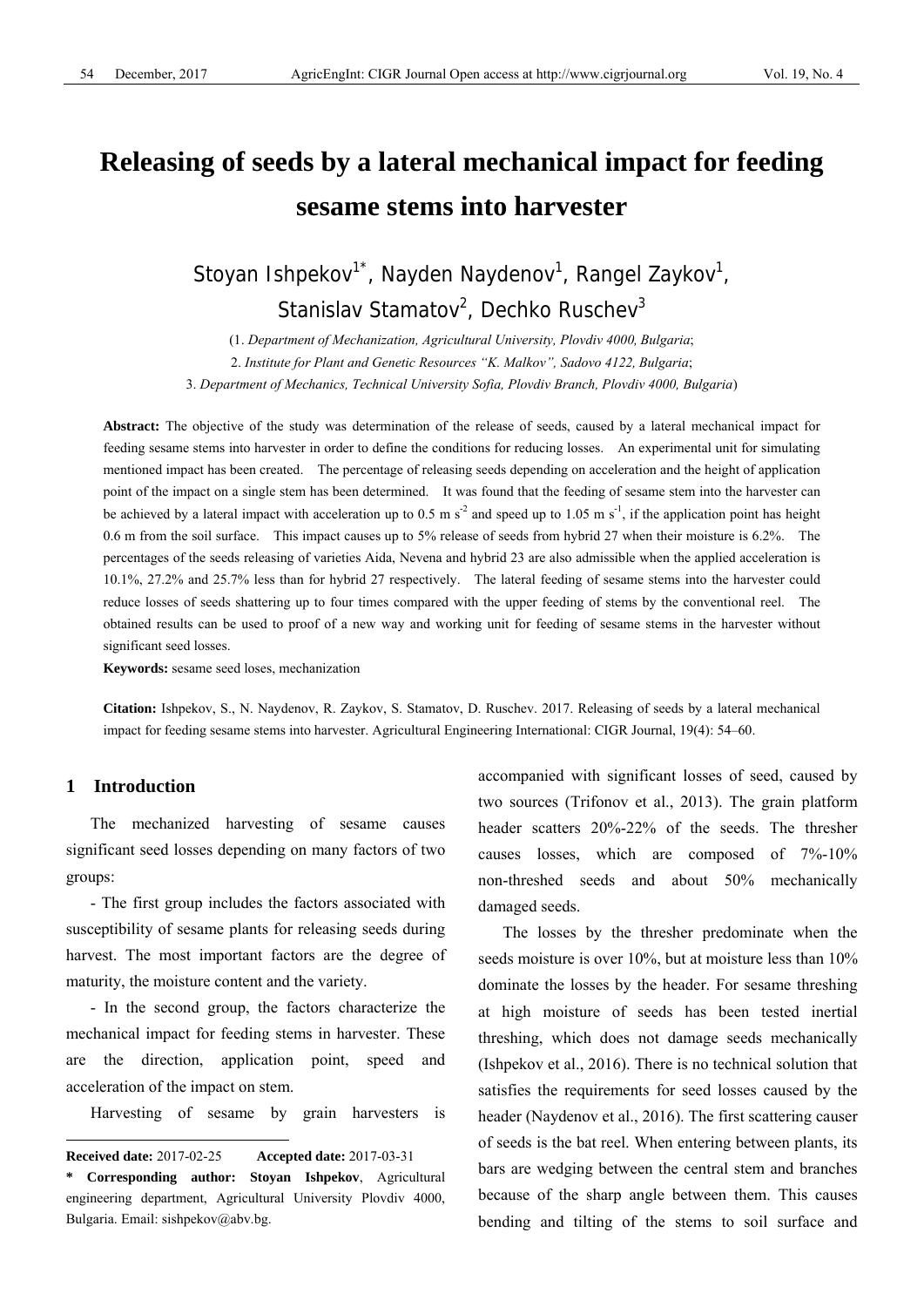releasing of seeds. For solving this problem, low-stem ''pygmy" sesame varieties have been created. In their harvesting, the losses of the conventional header reduce to 17% (Langham, 2014).

The second scattering causer of seeds is the cutter bar of the platform header. Before cutting the plants, it shakes them with the working frequency of the cutter bar.

The mentioned reasons for seeds losses by the platform header and the results of prior studies indicate the need for giving proof of a new way of feeding of sesame plants into the harvester (Trifonov et al., 2013; Naydenov еt al., 2016). To reduce seed losses, it should meet two important requirements:

- The impact on the plants should not be from the top and be lateral.

- Cutting the stems should be after their inclining over the header.

This way for feeding sesame plants into harvester is also mechanical and requires determination of its parameters.

The objective of the study is determination of the release of seeds, caused by a lateral mechanical impact for feeding sesame stems into harvester in order to define the conditions for reducing losses.

The tasks are:

1. Determining the percentage of the released seeds depending on the acceleration, imparted to a sesame stem and on the height of the application point of the impact at constant moisture of seeds.

2. Determining the percentage of released seeds depending on their moisture at constant impact for feeding stems in harvester.

#### **2 Materials and methods**

The study has been conducted with Bulgarian non-dehiscent sesame varieties Aida and Nevena, hybrid 23 and hybrid 27. They open only the top of capsules and the placenta retains seeds up to full maturity (Stamatov and Deshev, 2014). Among the Bulgarian varieties they have the highest values of the index  $i_3$ , which indicates that they have the smallest susceptibility for releasing the seeds (Ishpekov et al., 2015).

The release of seeds depending on the factors of the

mechanical impact has been measured at three levels of the seed moisture -  $\mu$ . The first trial was one day after the opening all capsules except the immature seeds on the top of the stem. Subsequent trial was carried out after a significant change of the moisture. The sample is formed of all released seeds and those left in the capsules except the immature from the top of the plant. The sample is formed of all released seeds and those left in the capsules except immature from the top of the stem. The moisture content of seeds was measured by weighing, immediately after the experiment. The influence of the factors from the second group has been determined by mechanical simulation of the impact for feeding sesame stems into the harvester. The percentage of released seed depending on the application point and the acceleration of the impact for inclining a plant has been determined.

The study has been conducted according to experimental design  $B_2$  (Mitkov, 2011) in three replications with the following controllable factors:

- The height from the soil surface - *h* of the application point of impact on stem.

- The speed - *v* for inclining stem of single sesame plant. The acceleration - *а* of inclining stem has been determined by differentiating the electronic signal of speed.

The natural and coded values of controllable factors are presented in Table 1.

| Code | h, m | $v, m s^{-1}$ |
|------|------|---------------|
| $-1$ | 0.2  | 0.31          |
| 0    | 0.4  | 0.84          |
| $+1$ | 0.6  | 1.30          |

The response is the percentage of seeds that has been released due to the acceleration of the stem - *Da* (%). Its determination requires measuring of:

- The percentage of seeds that has been released due to inclining of the stem - *Di,* (%)*.*

- The percentage of seeds that has been left in the capsules after the mechanical impact - *Dc,* (%)*.*

A special experimental unit has been developed to simulate the inclining impact on single sesame plant (Figure 1). It consists of mechanical, electrical and electronic systems.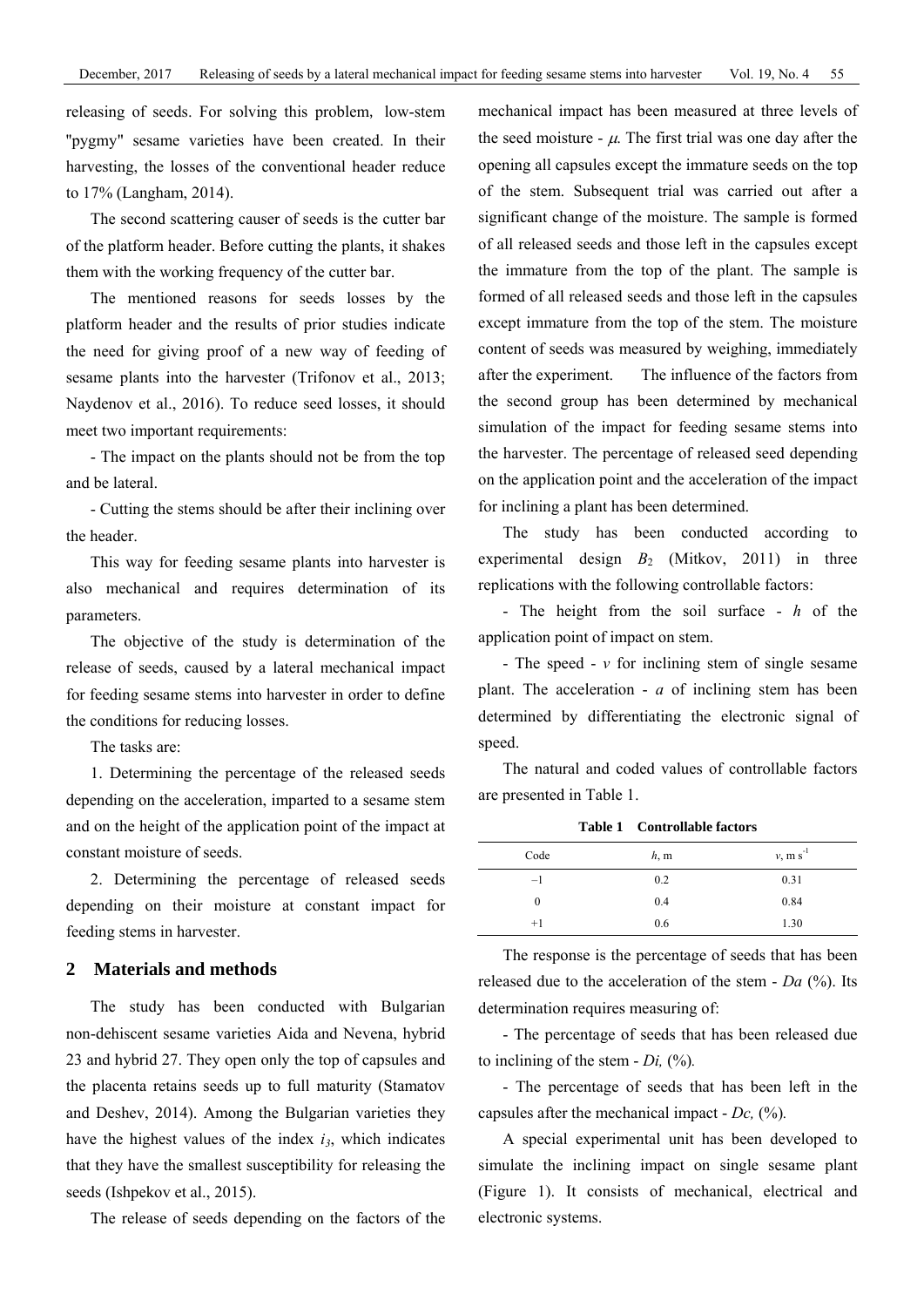

1. Electric generator 2. Incremental encoder (IE) 3, 9. Bearings 4. Shaft 5. Small drum 6. Rope 7. Sesame stem 8. Big drum 10. Worm gears 11. PC 12. Data acquisition module USB-1208HS-2AO 13. Platform 14. Motor 15. Brake 16. Frequency inverter 17. Switch Figure 1 Scheme of the experimental unit for inclining a sesame

stem on root

The mechanical system includes a small drum - 5, big drum - 8, worm gears - 10, bearings - 3 and 9, shaft - 4, rope - 6 and brake - 15. This system serves to incline the sesame stem 7 with an assigned speed. It prevents the stem straightening after inclining due to the irreversibility of worm gears.

The electrical system includes electric generator - 1, electric motor - 14, frequency inverter - 16 and a mechanical switch - 17. It serves to generate 220 V for turning the drums 5 and 8 with angular velocity -  $\omega$ , which ensures achieving the velocity *v* according to the experimental design (Table 1).

The electronic system is composed of incremental

encoder (IE) - 2, PC - 11 and data acquisition module USB-1208HS-2AO - 12 (www.mccdaq.com). This system measures the angle of rotation of drums 5 and 8 by IE - 2 and feds electronic signal into computer 11. The signal is read by a virtual instrument (VI) that has been developed in the environment of software LabView (www.ni.com/labview). Furthermore, VI visualizes and smoothes the signal through splines (Oppenheim at al., 1983) then differentiates it numerically to obtain the angular velocity of the drums  $\omega$  and the actual speed  $\nu$  of the point of impact. The resultant velocity  $\nu$  also was smoothed and differentiated for getting the acceleration of stem *a* in the impact point. The angular velocity and diameter of drums has been used for analytical calculation the speed at which the rope 6 inclines stem. These values also serve for evaluating the accuracy of the differentiation and for setting the levels of the factor *v* according to the experimental design.

For determining of *Da*, *Di* and *Dc* the soil surface alongside of the tested plant has been covered with two sheets of polyethylene as shown in Figure 2. The first sheet - 4 has been spread out in the direction of inclination of the stem. The second sheet - 3 was cut to the middle, allowing its spreading out on both sides of the plant and in a direction opposite to inclination of the stem. The gap of a sheet - 3 has been closed by clamps 1 for catching any falling seeds. The sheet 3 advocated sheet 4 at a distance *b*, which was equal to the height of the first capsule from the tested plant.



1. Clamps 2. Sesame plant 3. Polyethylene sheet for collecting seed released by accelerating the stem 4. polyethylene sheet for collecting seed released by inclining the stem 5. Drive station 6. Plates for locking the platform 7. Table for operator 8. PC 9. Module USB-1208HS-2AO 10. Rope Figure 2 Working with the experimental unit

Measurements have been conducted in the following sequence. The electric motor 14 is powered by the generator 1 and through frequency inverter 16 is achieved peripheral velocity  $v$  of drum  $5$  or  $8$  according the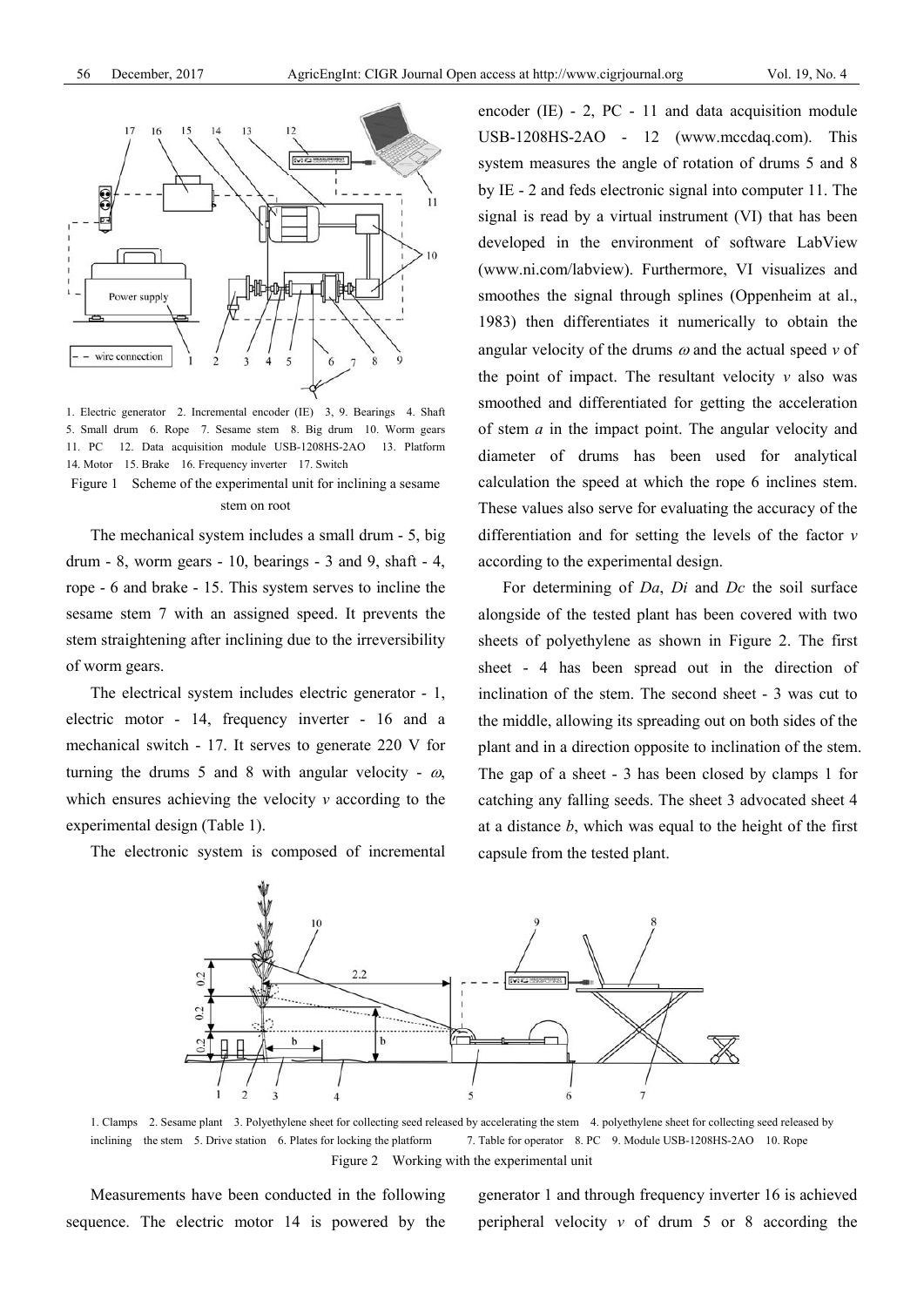experimental design (Figure 1, Table 1). Then the power switches off by the switch 17 and the rope 10 is tied to the stem of height *h* (Figure 2). Some rope has been left none coiled on drum which length is enough for accelerating the drum to reach assigned speed before pulling of the tested stem.

The operator turns switch 17 on after starting the virtual instrument. The motor 14 accelerates to the preset angular velocity which is measured with an electronic tachometer RS 205-520 (www.rs-electronics.uk). The drum (5 or 8) coils up the rope and then inclines the stem. When the slope of stem to soil surface reaches 45 degree the electric motor switches off and the brake 15 turns on.

As a result of the applied impact the tested stem releases part of its seeds. Sheet 3 collects seeds, leaving the capsules due to the acceleration given to the stem. The sheet 4 catches the seeds, leaving the capsules due to inclination of the stem. The seeds of the two sheets and those left in the capsules are collected in separate paper bags and weighed on electronic scale KERN EMB 200-2 (kern-sohn.com). The mass of the seeds of the three tested plants are weighted and the three percentages *Dа*, *Di*, *Dc* have been calculated.

On the front panel of the virtual instrument appear three areas of the speed and the acceleration of the rope, with which the tested stem has been inclined (Figure 3):

- *A* area of acceleration the rope;
- *B* area of inclination the stem;
- *C* area for stopping the rope.

In the area, *A* the drum coils rope with an increasing speed. At the beginning of area *B* the rope pulls the stem and inclines it with speed  $0.85$  m s<sup>-1</sup> and acceleration  $0.25$  m s<sup>-2</sup>. As a result of the stem reaction, the speed of the rope decreases to  $0.84$  m s<sup>-1</sup>. The acceleration decreases to zero, and then reaches again up to  $0.25 \text{ m s}^2$ . Within a short period the velocity of rope remains constant, then increasing and at the end of area *B* reaches  $1.05 \text{ m s}^{-1}$ . In the area *C* the drum stops. The most important for the experiment are values of speed and acceleration at the beginning of area *B*, because then the equilibrium of the stem has been broken. At this point the release the seeds from the capsules are the most intensive. Therefore namely those values of speed and acceleration are used for the further analysis.





Figure 3 Front panel of virtual instrument for reading, visualizing and differentiating signal from the incremental encoder

The experiment has been performed in three replications at the experimental fields of IPGR - Sadovo. Experimental data is subjected to regression analysis or curve fitting using the method of least squares at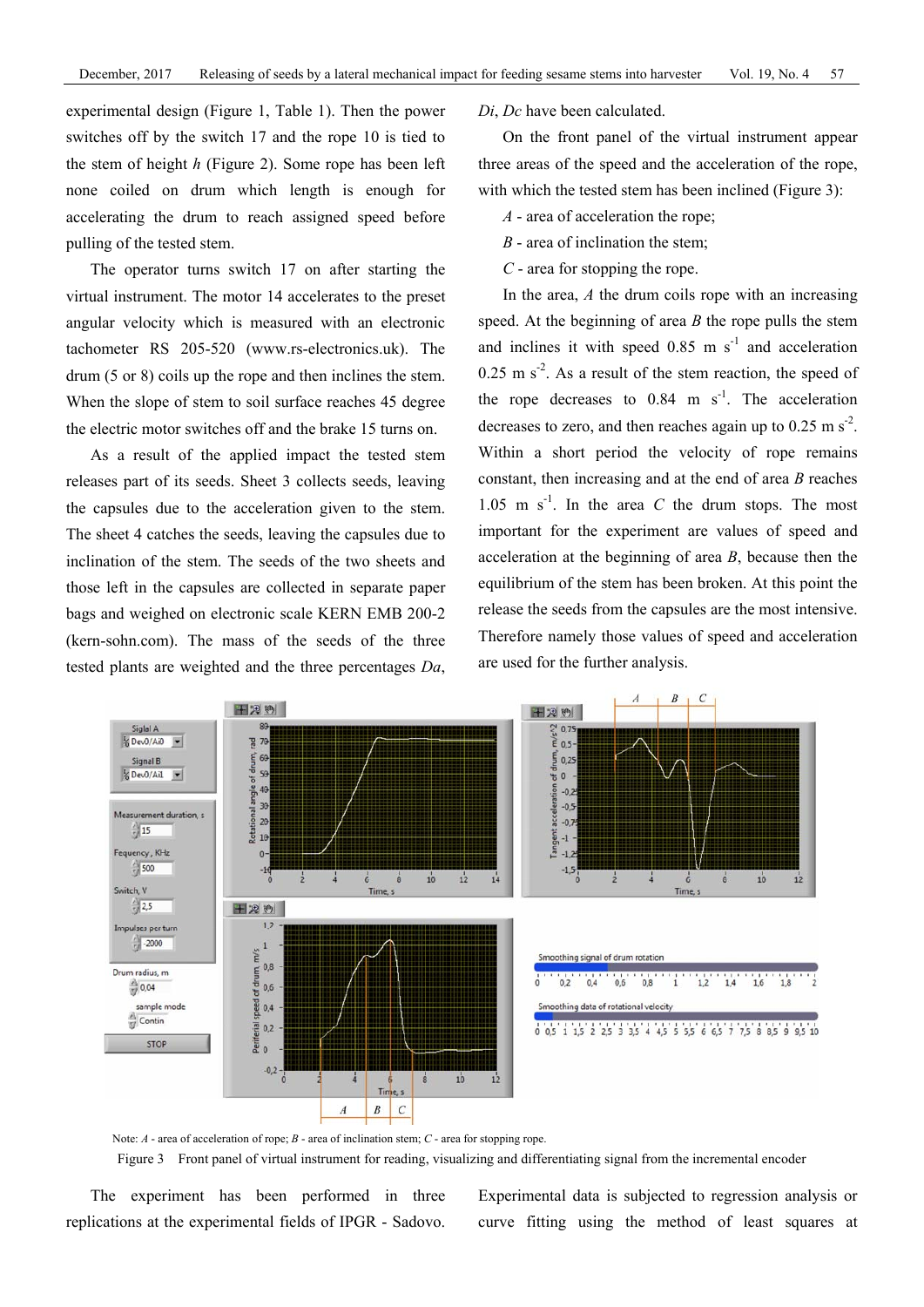significance level 0.05.

#### **3 Results and discussion**

## **3.1 Released seeds depending on the acceleration and the height of the application point of impact**

For the percentage of released seeds *Da* depending on acceleration *a* and the height of the application point *h* at constant moisture of seeds for hybrid 27 has been obtained the following regression Equation (1):

$$
D_a = 7.5780 + 19.9195a^2 - 13.0831h \tag{1}
$$

Which with coefficient of determination  $R^2$ =0.92 and probability  $p_F = 0.004 \le 0.05$ .

On Figure 4 is seen that the percentage *Da* decreases linearly with lifting the application point *h. Da* grows depending the second power of the acceleration *a*, which is added to the stem at the initial moment of its inclining. The percentage *Da* is below 5% within the area surrounded by a blue dotted line. The area shows combinations of the factors *h* and *a* at which the percentage *Da* satisfies agro-technical requirement for dispersal of seeds caused by the impact for feeding sesame stems into harvester. It is clear that if the application point of impact is at a height *h*=0.2 m, than the admissible acceleration of the stem is  $a \le 0.1$  m s<sup>-2</sup>. If the height increases to  $h=0.6$  m, it is admissible acceleration of 0.5 m  $s^2$ . For the experimental conditions, this corresponds to the velocity of impact  $1.05 \text{ m s}^{-1}$ . In practice this means that if the feeding the stems into harvester is done through lateral impact with finger conveyors, then the speed of their chains should exceed with  $1.05 \text{ m s}^{-1}$  the forward speed of the harvester.



Figure 4 Percentage of released seeds *Da* depending on imparted acceleration and height of the application point of the impact *h* for hybrid 27 when moisture of seed is  $\mu$  = 6.20%

The nature of alteration of the released seeds *Da* and *Di* depending on the acceleration and the height of the applied point of the impact at the other tested varieties is similar. The admissible accelerations which can be given to stems of other varieties are presented in comparison with those of hybrid 27. The acceleration for Aida must be 10.1% smaller than is acceptable to be given for hybrid 27. For Nevena variety and hybrid 23 the acceleration should be less than 27.2%, and 25.7% respectively.

**3.2 Released seeds depending on their moisture at constant impact on feeding stems in harvester** 

Photos from the experiment are presented in Figure 5. The moisture content of the seeds in the study period is reported in Table 2.



a. Before starting the experimental unit



b. After starting the experimental unit Figure 5 Photos during the experiment

|  | Table 2 Moisture content of seeds in the study period |  |  |  |
|--|-------------------------------------------------------|--|--|--|
|--|-------------------------------------------------------|--|--|--|

|                   | Moisture content $\mu$ , % |           |      |        |  |
|-------------------|----------------------------|-----------|------|--------|--|
|                   | Hybrid 27                  | Hybrid 23 | Aida | Nevena |  |
| maximal (initial) | 16.6                       | 14.8      | 16.8 | 14.8   |  |
| minimal (final)   | 6.2                        | 10.5      | 9.0  | 77     |  |

For the percentage of released seeds *Da* caused by the acceleration depending on the moisture of seeds  $\mu$  at inclining the stem with a speed of 1.05 m  $s^{-1}$  and height of applied point *h*=0.2 m have been obtained the following Equations  $(2)$  to  $(5)$ :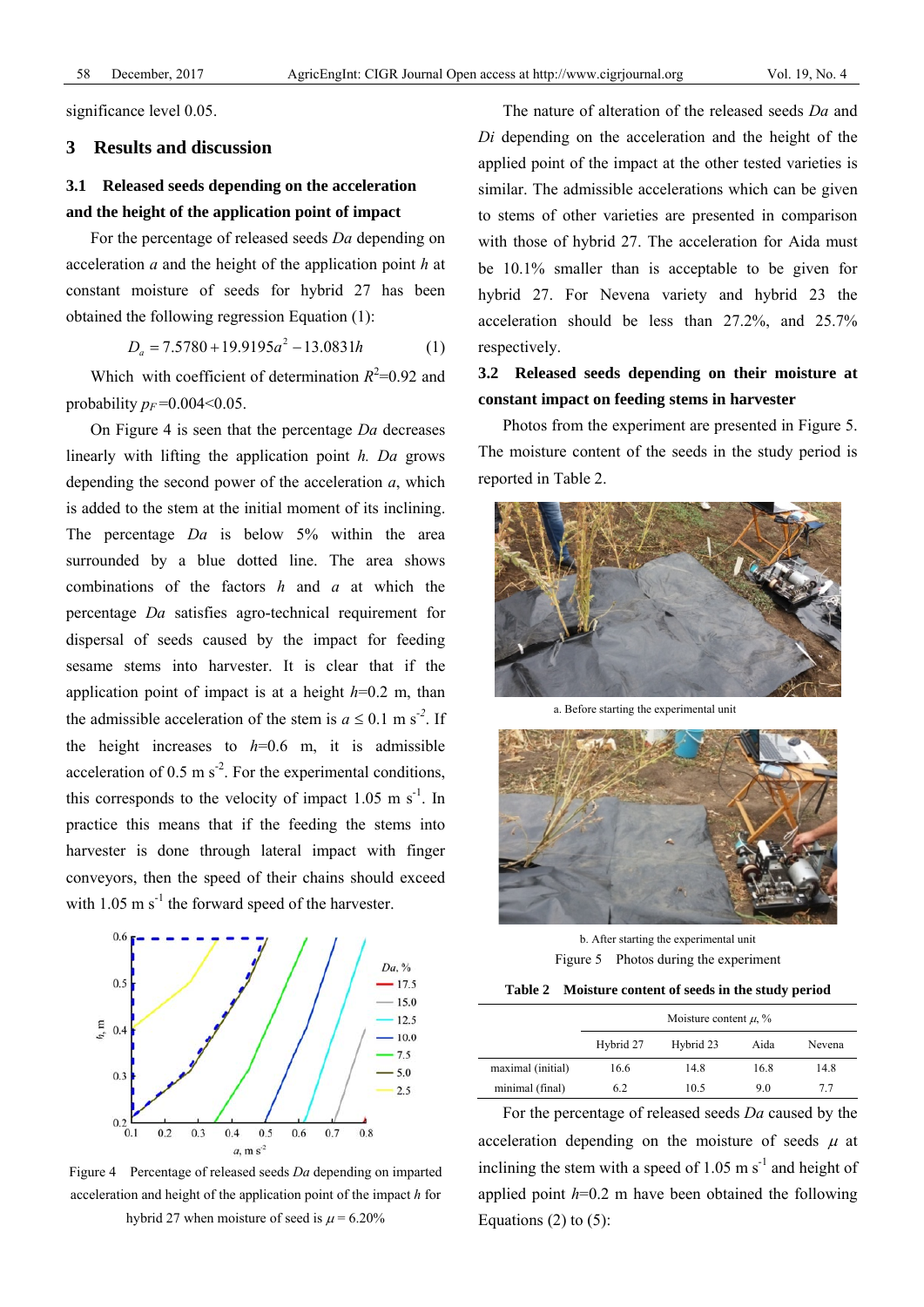For hybrid 27: 
$$
D_a = -66341 + 1582571\mu^{-1}
$$
 (2)

with a coefficient of determination  $R^2$ =0.96;

For hybrid 23:

$$
D_a = -205644 + 3737642 \mu^{-1}, R^2 = 0.95
$$
 (3)

For Aida variety:

$$
D_a = -133964 + 2731625\mu^{-1}, R^2 = 0.96\tag{4}
$$

For Nevena variety:

$$
D_a = -208804 + 3568044 \mu^{-1}, \ R^2 = 0.94 \tag{5}
$$

For the percentage of released seeds *Di* caused by inclining stem depending on moisture of seeds  $\mu$  under the same conditions has been obtained the following Equations  $(6)$  to  $(9)$ :

For hybrid 27:

$$
D_i = -60121 + 1803315\mu^{-1}, R^2 = 0.95\tag{6}
$$

For hybrid 23:

$$
D_i = -196425 + 3946915\mu^{-1}, R^2 = 0.96\tag{7}
$$

For Aida variety:

$$
D_i = -126674 + 2943604\mu^{-1}, R^2 = 0.96
$$
 (8)

For Nevena variety:

$$
D_i = -175994 + 3754715\mu^{-1}, R^2 = 0.95\tag{9}
$$

In analyzing the results takes into consideration the following circumstances:

- The percentage *Di* is determined after has been given the stems an acceleration of 0.50 to 0.56 m  $s^2$ , which has caused detachment of seeds from the placenta. Some of the seeds leave capsules at the time of acceleration of the stem. Second part of the seeds leaves capsules after inclining stem, and third part remain in the capsules.

- The study lasted 18 days - from 14.10.2016 to 02.11.2016. During this period the moisture content of seeds falls out differently for the tested varieties (Table 2). This influences for releasing seeds from capsules.

The experimental data are approximated most precisely with reciprocal equations of the first degree. The nature of change of percentages *Da* and *Di* depending on the moisture content of seeds  $\mu$  is non linear and inversely proportional (Figures 6 and 7). It is seen that the variety Nevena changes *Da* the most rapidly and depending on moisture decrease. Its chart is steeper and means that the optimum time for harvesting this variety is shorter in comparison with other varieties.



Figure 6 Percentage of released seeds *Da*, caused by accelerating stems, depending on the moisture content  $\mu$  at inclining stem with speed  $1.05 \text{ m s}^{-1}$  and  $0.2 \text{ m}$  height of the application point of the





Figure 7 Percentage of released seeds *Di*, caused by inclining stems, depending on the moisture  $\mu$  at inclining stem with speed  $1.05 \text{ m s}^{-1}$  and 0.2 m height of the application point of the impact

At beginning of study the moisture content of seeds is greatest for that reason the capsules release very small part of them. For the studied varieties *Da*=2.2÷4.5% and  $Di=5.1\div7.5\%$ . At the end of the study (after 18 days) *Da*=14.7÷25.4% and *Di*=18.6÷31.1%. The percentage *Di* exceeds *Da* at the beginning of the study with 1.40 to 1.49 times, and at the end - from 1.22 to 1.26 times. It is possible the ratio between *Di* and *Da* to be influenced by the circumstance that imparting acceleration causes detachment of some seeds from the placenta, but they leave capsules after inclining the stem.

The minimum percentage *Da*=2.2% belongs to the hybrid 23 with moisture of seeds  $\mu = 16.5\%$ . The maximum of  $Da = 25.4\%$  shows the variety Nevena, although the moisture of seeds is  $\mu$ =7.7% and exceeds